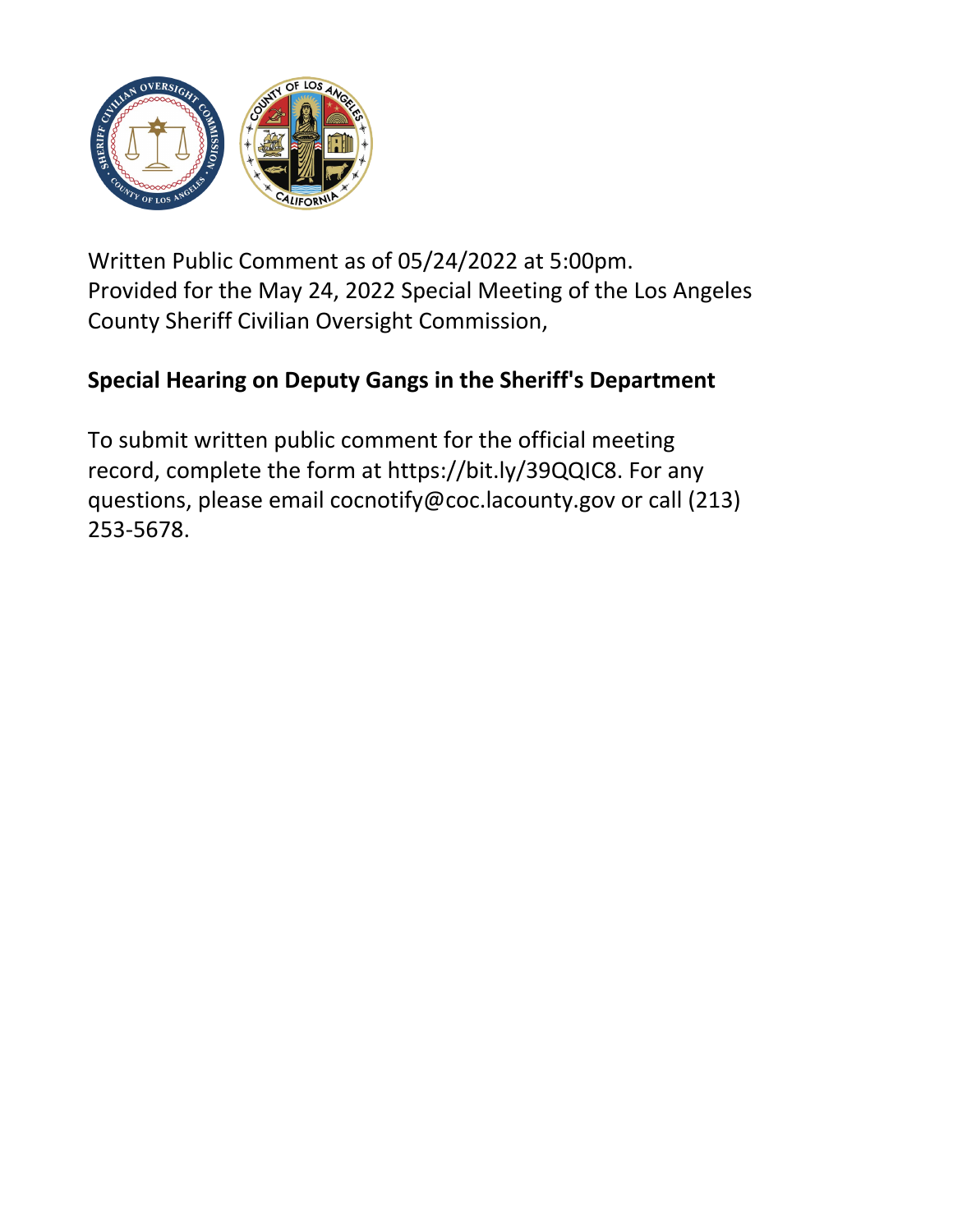**Comment What is your name?** how is it that the LASD can say there are no gangs when alex v, has said he refuses to even ask if any deputy is even in a gang? how can he fight the gangs while refusing to investigate how big of the problem there is? my personal experience was having my boss arrested and sent to jail on made-up crimes AFTER we worked doing home remodeling for the deputy's mother. this deputy was able to use a swat team and more than 15 police that I saw for his own personal gains. in front of all those cops and a few swat members who were still outside, i saw first had a deputy. the only deputy in the entire group with a jacket walk up to the car my boss and I had just arrived in and planted a gun i saw him remove it from the inside of his jacket, then pull out an evidence bag from his outer pocket, call out to the rest of the cops that he had found a gun. they laughed when I said that wasn't there, that cop took the good in the evidence bag and left in the same car he was brought in. they used that gun as justification to start searching the entire property for the money my boss was given. how exactly can so many deputies work outside of LASD control with zero repercussions, they got away with robbing my boss and setting him up to go to jail. the thugs in LASD are uncontrolled and operate with zero oversight, they are a danger to any community they are in as they are run right now. my boss was never able to recover once in the LASD system, he was a victim of LASD and the thugs in LASD, not sure if they were a gang, clique, or sub-group but they acted exactly like a gang. I was 15-16 and while standing outside being held by the back of my neck I was told in numerous ways how my life has now ended and I was going to prison for decades where I would be repeatedly raped. AND none other officers stopped him, not one good apple in the bunch. LASD needs to be disbanded and abolished no one has any control over that lawless group of thugs. i'm far too scared of LASD to put my real name Can you please record the entirety of this Special Hearing and post it on the Civilian Oversight Commission Youtube page? Thank you. Harry, Goldcrest Films I am a resident of LA County and I would like to say that these deputy gangs cause harm to our communities. They shoot people so they can get tattoos. These deputies are supposedly supposed to be protecting us, but they have proven time and time again that they form gangs, are corrupt, and are commiting violence in our communities. We must end these deputy gangs. The sheriff's department has caused too much harm to our communities, and we must end their existence in our community. Andrew Graebner My name is Shelsea Sanchez with the National Lawyers Guild Los Angeles. I urge the commission to fully support this charter amendment being proposed by the Check the Sheriff coalition. Families have been showing up for so long asking for accountability for their loved ones murdered by LASD. This is not a radical ask but a simple implementation of checks and balances. We are well aware of deputy gangs' existence and their continued harassment and targeting of Black and Brown communities. By supporting this amendment, you will be supporting communities adversely affected by LASD. SHELSEA SANCHEZ, nlg la Good morning to all present at this gathering. I am requesting that whatever findings are discovered about this gang member organization is known swiftly and rapidly shared with the community in the form of any and all communication platforms. Following the investigation and findings I am confident that this body will take serious steps towards holding anyone withing this gang member organization accountable! we cannot afford another Andres Guardado, Dejon KIzzee, Fred Williams, Fred Holder, Edgard Ortiz scenario where this gang member organization resort to violence/brutality before the respect of humanity! this oversight committee must act in accordance with what the community wants not what this gang member organization requests!!! EJ Medal, Centro CSO, BLM, Reform Jails L.A. and many others! Activist

Since the 1970s this gang member organization had disrespected lives and killed human beings!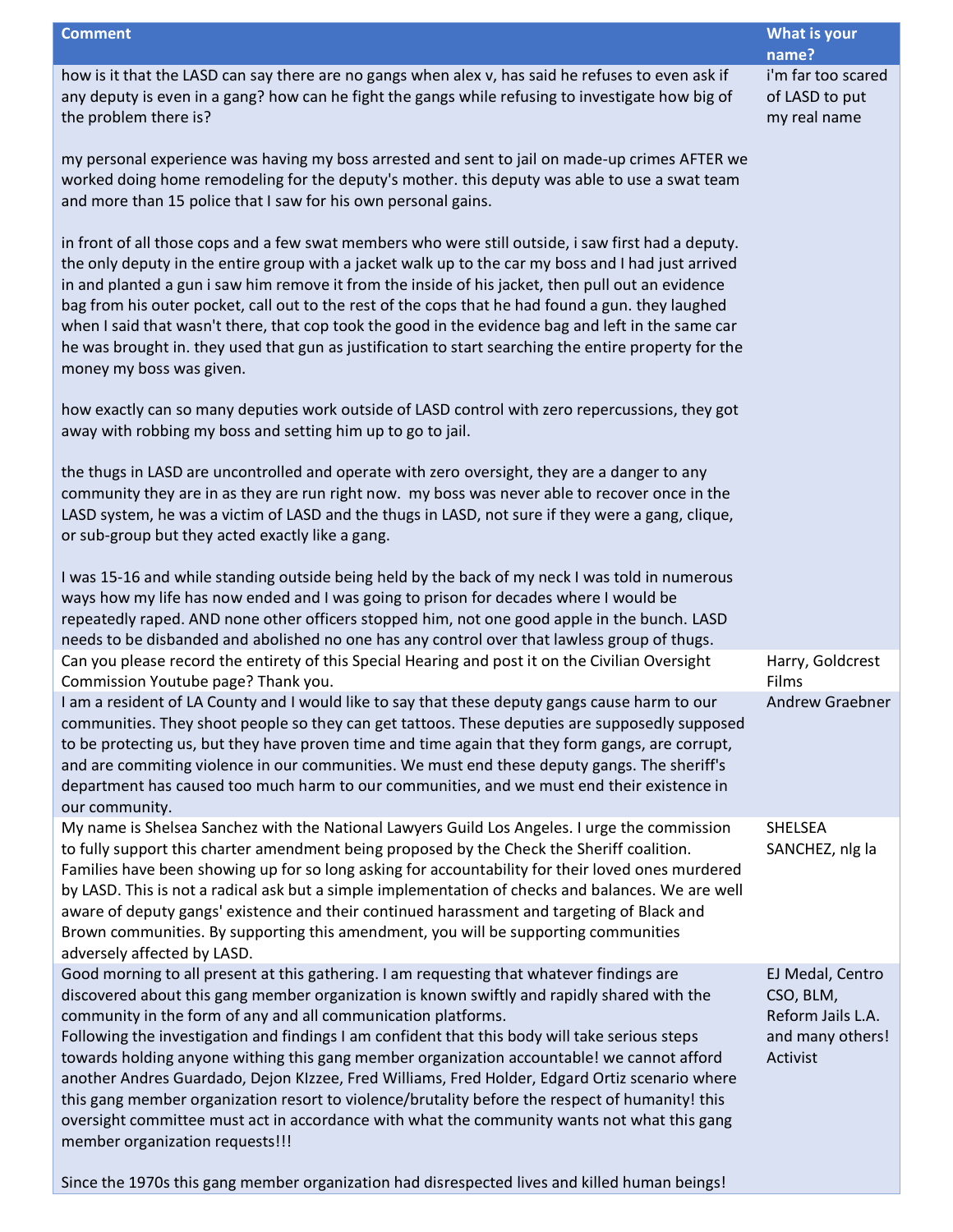which is not only a sin to our mothers, fathers, daughters, sons, brothers, sisters, uncles, aunts, grandmas, and grandpas, but a sin to humanity!

We cannot afford for this oversight committee to overlook what has been going on for far too long and not act now! After Rodney Kind and George Floyd people know the reality of this gang member killer kkkop organization that works all over this United States. Here in California, most particular in Los Angeles County we must listen to our communities. Our communities do not want to see any more gang member tactics being used on any traffics stop! There must be communities' procedures that this gang member organization must follow in order to be a part of our communities!

We are not asking for departmental procedure or city procedures we are asking for community procedures that will be followed by this gang member organization! This is not going to end the way this gang organization wants it!

Today people are doxing! killer cops, lying cops, and shutting down gang member police stations! People are not afraid anymore! What will come is only to be seen when it happens! so my recommendation is that the oversight committee takes swift action to erase what has been the norm since the 1970s or before! accountability is a big factor! meaningful measures that will help the impacted mothers is also a big factor!

I will share the mentality I have witness firsthand with this inept gang member organization.

In 1998, this gang member organization surrounded my NISSAN SENTRA because as my constitutional right was being violated for filing complaints about their gang member procedures, targeting, harassing, following, intimidating, etc.., did not work! this gang member organization failed at its efforts to keep me quiet! We must not allow this gang member organization to continue to use our money our taxes our community resources to be used in a way that tarnishes government!

Today on 5/21/2022 I attended a march rally with the family of Edgar Ortiz where once again we all witness the abuse this gang member organization exhibits every time, we the people utilize our constitutional rights to protest march and expose what this gang member organization does every single time people exercise their constitutional right!

The Lakewood gang member station had the ghetto bird(helicopter) hovering over us for about 20 minutes. Kids/toddlers/ grandmas/ dads, moms/community members were present! people in cars/trucks/firefighter engine trucks etc., honking and supporting our constitutional rights to show that this gang member organization will not get away with anything anymore! In addition, these gang members at the Lakewood Station had their rubber bullet riffles ready What is happening is that not only are these gang members which are supposed to be public servants, work for the communities, respect humanity, and put public safety above all! have been doing the opposite since people decide to finally use their constitutions right to protest their evil sinful hatred procedural culture used by this gang member organization to try and cover up and silence our communities!

Can the CoC please update the public on the Andres Guardado case?

Patrick Miler

Why is it taking so long to investigate?

Has any outside investigation been done?

Are the deputies still suspended? Are they being paid?

When LASD deputies have committed an alleged crime in LASD jurisdiction is there anybody other than LASD who can investigate?